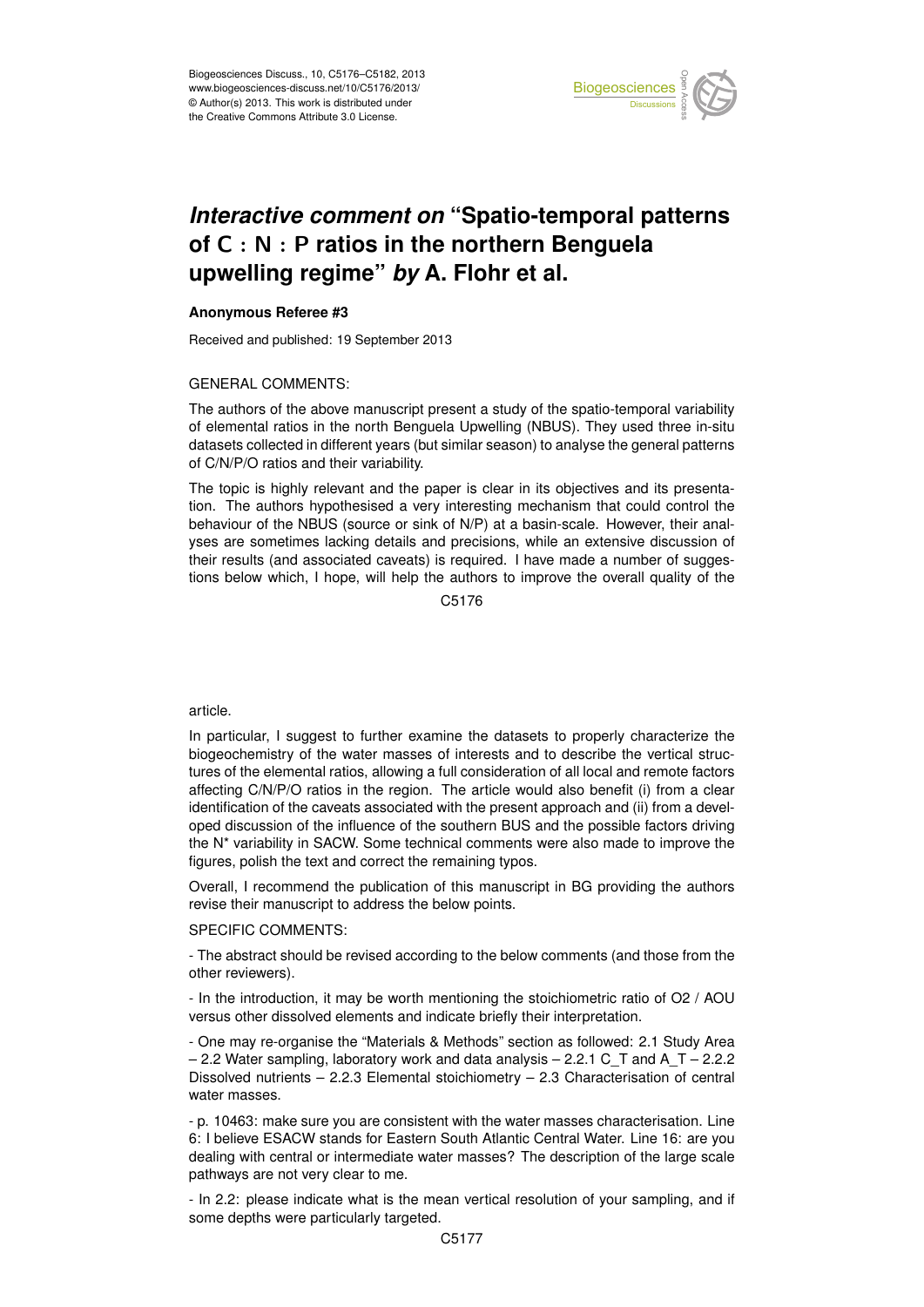- In 2.2.3 (previously 2.4): a few details are missing and might be reported using short sentences such as: (i) "NOx is used hereafter for nitrate (NO\_3-) and nitrite (NO\_2- )"; (ii) "AOU stands for ... and was calculated according to..."; (iii) when describing P\*, the readers would benefit from brief explanations indicating how to interpret positive/negative deviations and how its analysis is complementary with the one of N\*.

- I am also in favour of the new T/S plot (new Fig. 2) which allow further analysis of the water masses of interest. Please indicate in sect. 2.3 the O\_2 content of SACW (ESACW, respectively) if it is already well known (+ appropriate ref.). If it is a new result, the authors could analyse the T/S plot (Fig. 2) to derive typical O\_2 concentrations of these water masses and then flag it in the results section. I also suggest the authors to zoom over the T/S plot to focus on the difference between SACW and ESACW. One could be colouring the data points (in the T/S space) by their AOU/N\*/P\*/C\_T to see if these water masses have robust biogeochemical signatures. I understand that this will decrease largely the number of data points (since only water samples can be used) but it may still provide a more precise characterisation of these water masses.

- p. 10468, analysis of fig. 3: one could transfer lines 9 to 16 after the sentence ended line 3. This allow to analyse first the data with low O\_2 content, and then the one characterised by higher O\_2. Lines 1-3 could be rephrased, in accord with Fig. 3: "...C\_T inputs from anaerobic respiration (denitrification) and oxidation (anammox)..."

- Previous Fig. 3 and 4 (merged into new Fig. 4 in a response letter by the authors): why do you use only data from the latest cruise to analyse general patterns? I suggest to include all the data (3 cruises) to build Fig. 4 (consistently with your old Fig. 2) and to analyse the general patterns without the influence of a specific oceanographic context occurring during a single cruise. Then, the paper focuses on spatio-temporal variability in the next section and so it is natural to describe/analyse your 3 datasets one by one.

- Fig. 5: I suggest the author to explore also the vertical sections of the biogeochemical proxies N<sup>\*</sup> and P<sup>\*</sup>. It might support clearly their analysis (p 10469, lines 4-16) that I

C5178

did not find very convincing. Related to lines 13-16, there is indeed an important latitudinal large-scale gradient of N offshore the Namibian/South-African coastline, which is clearly visible in climatological datasets such as WOA09. It suggests that the overall latitudinal NOx decrease is more likely due to large-scale effects and water masses variability (as mentioned by the authors) than to local N loss.

- p. 10470, lines 3-6: the authors discussed the horizontal distribution of water masses (SACW/ESACW) depending on the upwelling intensity, which is then impacting the water found on the shelf. Another effect of upwelling intensity on the shelf waters is the vertical origin of the upwelled waters. Stronger upwelling-favourable winds are generally associated with an upwelling from deeper sources. This will in turn affect the nutrients concentrations of the upwelled waters (usually higher), even if they originated from the same water mass. The authors might want to consider, or at least to discuss, this "vertical" effect.

- Section 3.2 and 3.3 (p. 10469-10472): the authors compared the distribution and characteristics of the SACW,  $O$  2 and  $N^*$  and their spatio-temporal variability in relation with upwelling intensity. Their main conclusions, if I understood well, are: (i) the distribution of SACW explain well the spatial variability of O\_2 (except over the shelf off Walvis Bay, where low levels are always observed, due to water/sediment interactions along the mud belt) (ii) the N\* signature of SACW are very variable over space and time and (iii) the variable  $N^*$  in SACW, itself driven by the intensity of N2-fixation further north, is controlling the amount of excess N brought into the NBUS and thus the consequent amount of P exported offshore. The interpretation is sound and the hypothesis is interesting. However, some caveats remain in their analysis and other possible mechanisms were omitted or poorly discussed. To strengthen their conclusions, the authors should develop the discussion of the present results and provide more robust evidences of such mechanism. In particular, the mismatch of the spatial distribution of N\* (Fig. 8a) and SACW (Fig. 7d) at 200 m seems to suggest that the positive N\* observed in March 2008 is not only linked to the presence of SACW. In par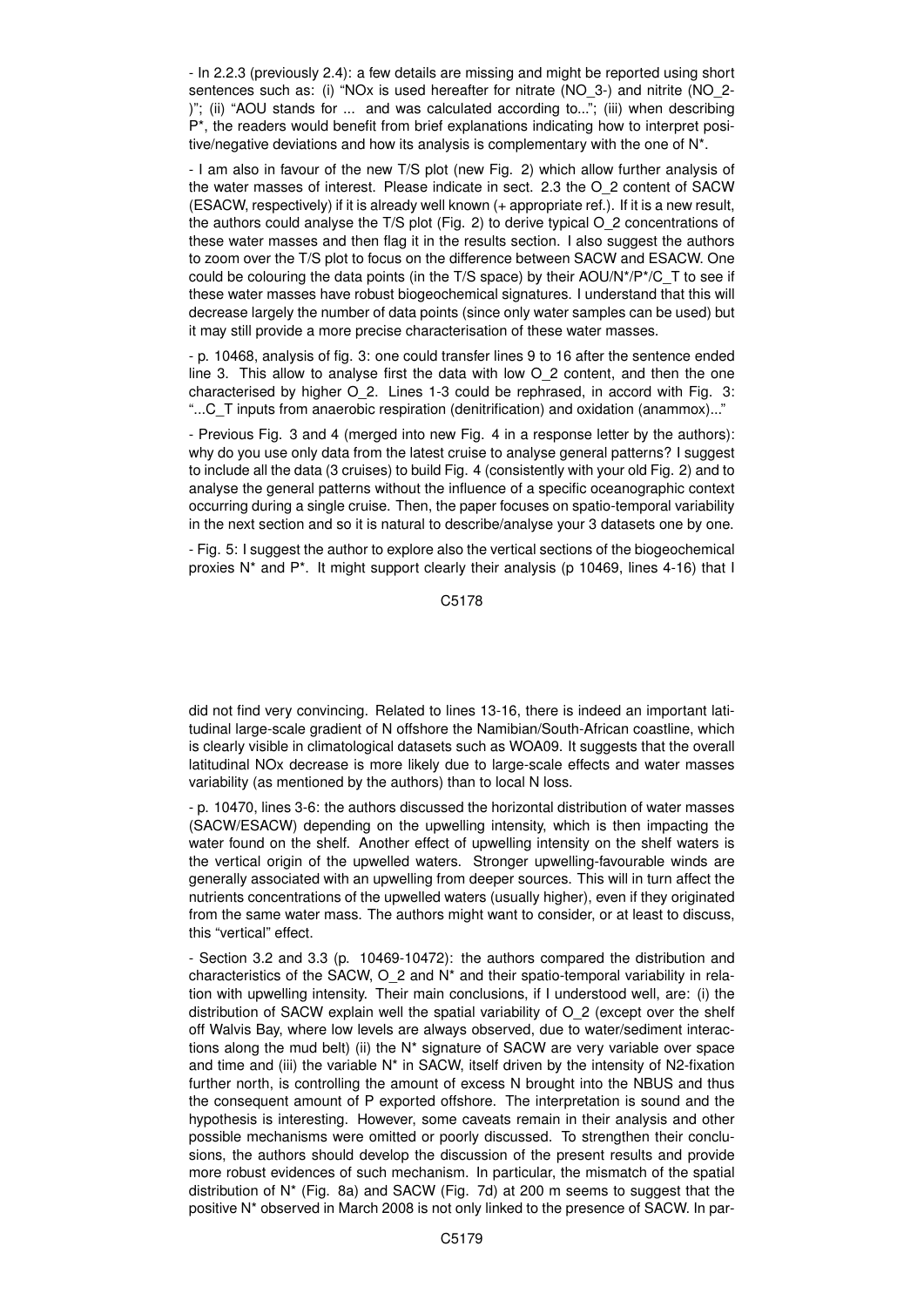ticular, the shelf region south of Rocky Point (∼19-21◦S) is indeed characterised by 50 to more than 90% of SACW, whereas it has negative N\*. Maybe some local factors are involved here? Did you also look at spatial maps of  $P^*$ ? Did you consider the possible influence of water masses (with specific biogeochemical signatures) advected from the southern boundaries of your domain (i.e. southern BUS)?

- p. 10471, lines 2-10: I found this argumentation a bit wobbly. The authors proposed that the high N\* found in the NBUS originates from the high level of N2-fixation in the sub/tropical North Atlantic, already documented by numerous studies. But the subsurface pathways that would connect the sub/tropical North Atlantic (roughly between 0 to 20◦N) to the NBUS (18-23◦S) are not reported, nor obvious. Maybe it is a typo and they were indeed mentioning the South Atlantic? If not, this argumentation required additional clarifications and referencing.

- As mentioned above, I suggest to develop the discussion about the possible influence of the Southern BUS and the different biogeochemical functioning expected there. The SBUS has seasonal but intense upwelling and a lot of mesoscale mixing which influences biogeochemical dynamics (see also Gruber et al. 2011 and a paper in press by Hernandez-Carrasco et al., DSR, 2013). Indeed Weber and Deutsch, 2010 also found that physical mixing between water masses affects largely the variability of these biogeochemical proxies, so a short discussion of these effects would be interesting.

- As suggested by another reviewer, I am in favour of a few lines of discussion of the factors driving N2-fixation in the tropical ocean (see for instance Subramaniam et al. GRL 2013 and a recent paper by Straub et al. Nature 2013 for longer time-scales).

# TECHNICAL COMMENTS:

- p. 10462, line 3: here and elsewhere in the manuscript, make sure that the variables are named consistently. Here it should be written: (NO\_3- , NO\_2- , PO\_43-). Maybe, one could defined clearly the abbreviations, such as NOx for nitrate/nitrite, P for phosphate and so on..., and then used them consistently throughout the whole manuscript.

C5180

The current presentation is sometimes confusing and it is not easy to understand to which chemical species the authors refer.

- p. 10462, line 4: changed "raised" to "measured".

- p. 10463, line13: originate from. Line 14: "along the continental margin" and "along the Namibian shelf break" means the same thing to me. Please delete one of them or rewrite.

- p. 10465, line 4: colorimetric. Line 17: a minus sign is missing.

- p. 10468, line1: anaerobic. Please also rephrase the last sentence of the page, starting line 26.

- p. 10470, line 15: "...caused by the local decomposition of..."

- Please revised the figures captions, they contains many typos (e.g. captions of Fig. 1, 2, 4, 5...).

- Previous Fig. 3 and 4 (merged into new Fig. 4 in a response letter by the authors): in panel 4d, I can see a subset of a few samples (∼6) characterised by low O\_2 (red cores) and C\_T ∼2200  $\mu$ mol/kg. Then, in panel b and c, there are only 3 similar data points, and none in panel a. Why is that? And more importantly, could you provide an hypothesis to explain why they are not together with the "red group"?

- Fig. 6: to improve visual interpretation, the authors could add the corresponding colorscale and remove all the labels (or just keep labels + black contours for a few key temperature values).

- Fig. 8: make sure to centre the colorscale (white) on 0.

- Vertical variability of these biogeochemical proxies is important but not explicitly analysed here. I understand it is not the core of the paper but a few brief explanations may help the readers to follow your analysis based on horizontal slices at different depths (e.g. Fig. 8). One option would be to plot vertical sections of  $N^*$  and  $P^*$  in Fig. 5.